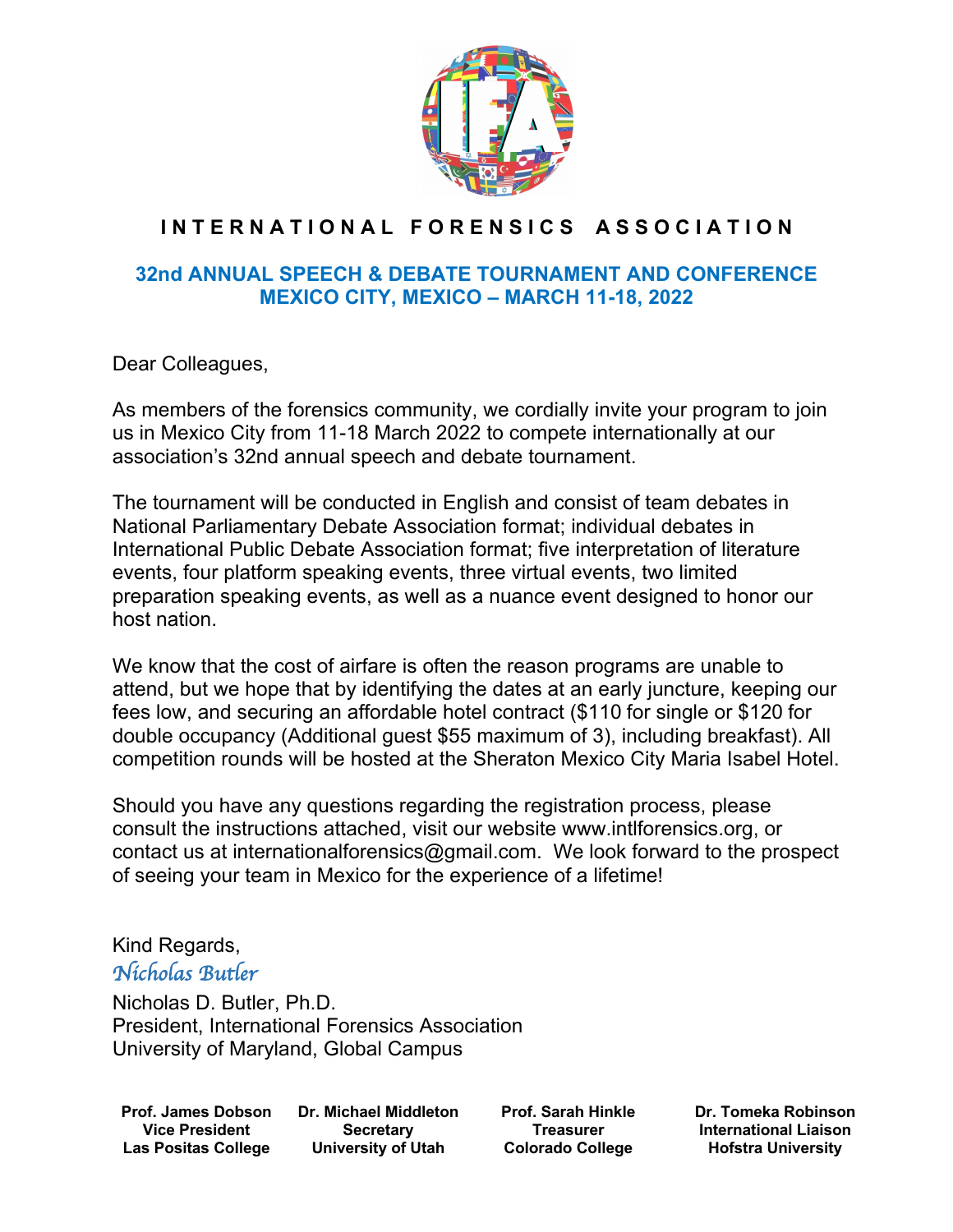## **ENTRIES**

- 1. Entries are due to forensicstournament.net by Friday March  $4<sup>th</sup>$  11:59 pm (PST)
- 2. A school may enter a maximum of 10 students and/or teams per event.
- 3. Students may enter a maximum of 2 events per pattern (4 total) PLUS debate: NPDA, BP *or* IPDA. Time does not permit a student to enter both styles of debate.
- 4. Schools with large entries may have to compete against fellow teammates.
- 5. *All rounds will be hosted in rooms at the Sheraton Mexico City.* Hence, 1-10 entries require 1 hotel room for competition; 11-20 requires 2 rooms; 21-30 requires 3, etc. Rooms need to be available for debate even though your school may not have debate entries.

#### **FEES**

- 1. Each school must pay a \$75 annual membership fee.
- 2. Each event entry requires a \$12 fee (assessed on March 4, 2022)
- 3. Any changes made after March 4 will be subject to a \$20 drop/change fee. Please email any changes to jdobson@laspositascollege.edu.
- 4. All schools are required to provide competition rooms at the tournament hotel. The exact number is based on entry as noted above. All competition rooms need to be made available starting Monday morning. (Reservations need to be made at the tournament hotel for Sunday, Monday, and Tuesday at a minimum for all competition rooms.)

#### **JUDGES**

- 1. Judges must be qualified educators and possess a bachelor's degree.
- 2. *Schools must provide as many judges as possible.* One judge covers 5 I.E. events per pattern (10 total) and 1.5 debate entries (For example, 1 judge is needed for 1 debate entry, 2 judges are needed for 2 debate entries, and 2 judges are needed for 3 debate entries, 3 judges for 4 debate entries and so on).
- 3. BP Debate judges are based on entry size. You must provide "n-1 judges" where n equals the number of teams entered, e.g., 3 teams= 2 judges, 4 teams + 3 judges, etc. BP judges are committed through finals. Each school with BP entries must provide a minimum of one BP judge.
- 4. Hired judge fees for schools without judges are \$12 per speech entry and \$30 per debate entry. No more than 2 uncovered debate entries will be allowed.
- 5. *All judges must be available to judge all events (speech and debate) at all times.* Specific judging requests may be made, and we will do everything we can to honor those requests, but judging needs may require the tournament to place judges into any event at any portion of the tournament.
- 6. *Every school is required to provide at least one judge.*

## **RULES OF COMPETITION**

- 1. Contestants must be enrolled undergraduates at the school they represent. Exceptions will be made for students who graduate mid-year.
- 2. Contestants may not have received a baccalaureate degree or its equivalent. Exceptions will be made for students who graduate mid-year.
- 3. Contestants are limited to four years of international competition. These years need not be consecutive.
- 4. No speech or program used by the contestant in competition should have been used prior to September 2021.
- 5. Contestants may not deliver performances in multiple events from the same literary work in the same year.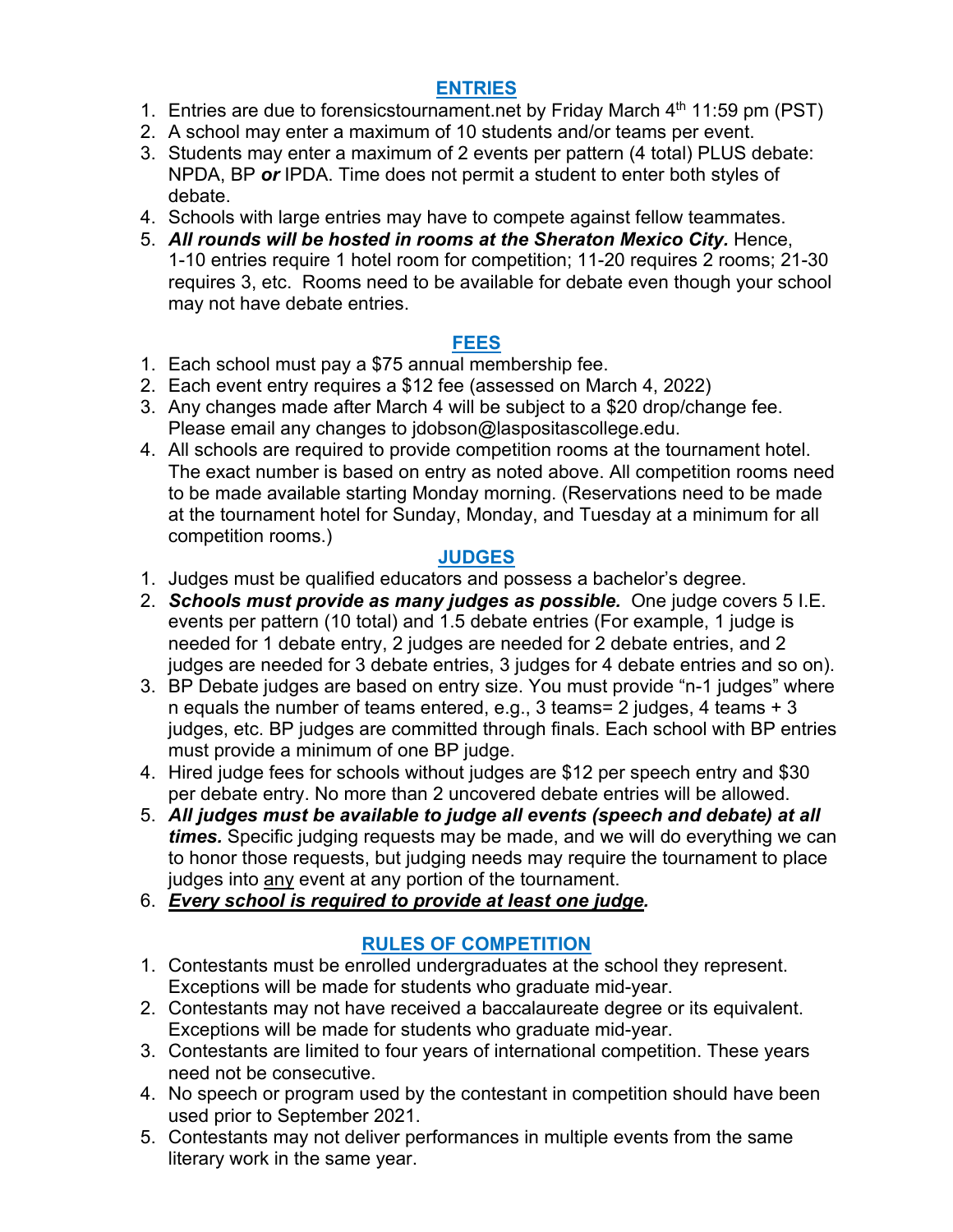- 6. Sweepstakes results will be based on elimination rounds in speech events and team rankings at the conclusion of preliminary rounds in debate events. Scores will be calculated using 6-5-4-3-2-1 points for finals (with .5 points for semifinalists in speech events).
- 7. Certificates will be presented to the top finalists and semi-finalists in all events.
- 8. Awards will be presented to the top six overall schools and the top three community colleges.

## **DEBATE EVENTS**

#### *INTERNATIONAL PUBLIC DEBATE ASSOCIATION (Individual)*

Contestants will debate 4 preliminary rounds, two each as affirmative and negative. Topics will be decided in the round and 30 minutes of prep time will be allotted. Time limits Affirmative constructive=5, Negative cross ex=2, Negative constructive=6, Affirmative cross ex=2, Affirmative Rebuttal=3, Negative Rebuttal & Summary=5, Affirmative Summary=3 (5-2-6-2-3-5-3).

#### *NATIONAL PARLIAMENTARY DEBATE ASSOCIATION (Team)*

Two-person teams (mavericks not allowed) will debate four rounds, two each as government and opposition. Fifteen minutes of preparation time will be allotted once the topic has been announced in the round. Time limits are 7-8-8-8-4-5. Topics will vary by round and will focus on issues related to Japan.

## *BRITISH PARLIAMENTARY DEBATE (Team)*

Two-person teams will debate four rounds, two each as government and opposition. Fifteen minutes of preparation times will be allotted once the topics have been announced. WUDC rules regarding prep restrictions (no internet, no coaching during prep, etc.) will be observed. Each speech will be 7 minutes in length.

#### *TABULATION CRITERIA (NPDA & IPDA)*

Preliminary round pairings and teams advancing to elimination debates will be determined based on the following criteria:

- 1. Win/Lose (Low Point Wins Allowed)
- 2. Z-Score
- 3. Adjusted Speaker Points
- 4. Total Speaker Points
- 5. Random Number

#### *TABULATION CRITERIA (BP)*

- 1. Points
- 2. Ranks
- 3. Speaker Points
- 4. Adjusted Speaker Points
- 5. Random Number

#### *DEBATE OUTROUNDS (NPDA & IPDA)*

The number of teams that will advance to elimination rounds will be based on the following parameters:

1-7 Entries- 2 Entries Advance

8-15 Entries- 4 Entries Advance

16-31 Entries- 8 Entries Advance

32+ Entries- 16 Entries Advance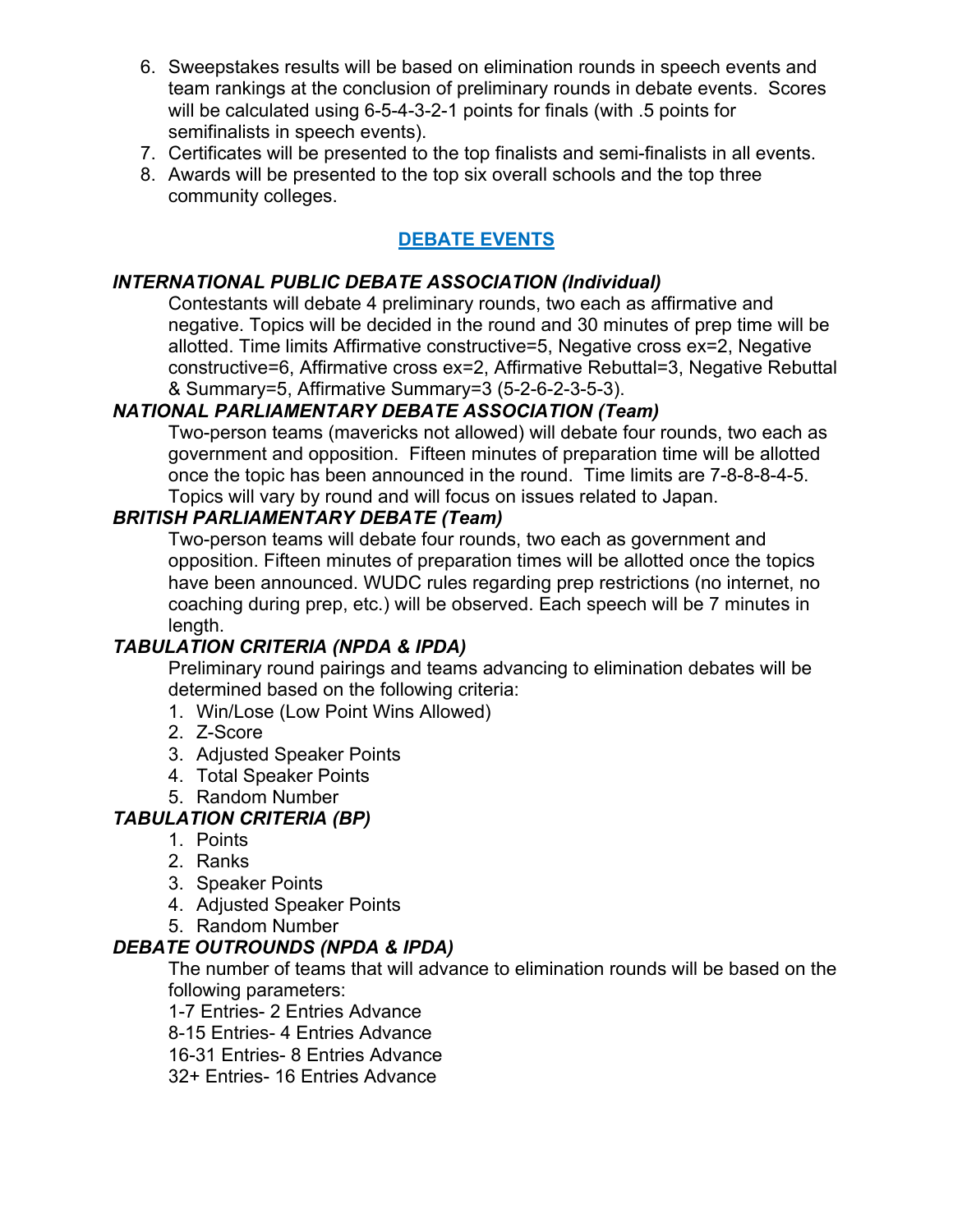## *DEBATE OUTROUNDS (BP)*

The following parameters will be utilized:

1-16 entries – 4 entries advance

17-32 entries – 8 entries advance

32+ entries – 16 entries advance

## *ELIMINATION ROUND PROCEDURES*

*Please note:* Brackets WILL NOT be broken in elimination rounds. In the event opponents from the same school meet, the tab room will advance the higher seed unless otherwise instructed by the head coach of the competitors.

- 1. In the event that 4 or less teams advance, a traditional semi and final round will be utilized.
- 2. In the event 8 teams advance, 4 debates will be scheduled with one judge per round. Teams who lose will be awarded Bronze. Advancing teams will compete in a second and Final set of elimination rounds where; 1) the bottom two seeds (based on the elimination bracket) will compete for  $3<sup>rd</sup>$  &  $4<sup>th</sup>$  place finishes while 2) the top two seeds (based on the elimination bracket) will compete for  $1^{st}$  &  $2^{nd}$ (The Grand Championship Round).
- 3. In the event 16 teams advance, 8 debates will be scheduled with 1 judge per round. Those who lose will be awarded Bronze. Advancing teams will then debate in a second elimination debate with 4 debates scheduled and 1 judge per round. Those who lose will be awarded Silver. Advancing teams will then debate in a third elimination debate where; 1) the bottom two seeds (based on the elimination bracket) will compete for  $3<sup>rd</sup>$  & 4<sup>th</sup> place finishes while 2) the top two seeds (based on the elimination bracket) will compete for  $1<sup>st</sup>$  &  $2<sup>nd</sup>$  (The Grand Championship Round).

#### **SPEECH EVENTS**

There will be 2 preliminary rounds of competition followed by a final round in each of the following patterns (semis in events which warrant, typically 37+ entries):

#### **Pattern A: Duo, Prose, Informative, Impromptu, Rhetorical Criticism Pattern B: Poetry, Drama, Persuasion, After Dinner, POI, Extemporaneous** *NOTE: Visual aids in all events cannot exceed 8 ½" x 11" in size.*

#### **DRAMATIC DUO**

A cutting from a play, humorous or serious, involving the portrayal of two or more characters presented by two individuals. This is not an acting event. Thus, costumes, props, etc. are not permitted. Presentation must be from manuscript and focus should be off stage. Maximum time is 10 minutes.

#### **PROSE INTERPRETATION**

Each contestant will present a 10-minute maximum program of prose literature including original introductory and transitional remarks. Program may consist of single or multiple selections. Plays are not eligible. Use of manuscript is required.

#### **INFORMATIVE SPEAKING**

The contestant will deliver an original factual speech on a realistic subject to fulfill a general information need of the audience. Visual aids that supplement/reinforce the message are permitted. Maximum time is 10 minutes.

#### **IMPROMPTU SPEAKING**

Contestants will receive German quotations and have seven minutes to divide between preparation and speaking. All contestants in the same section will speak on the same topic.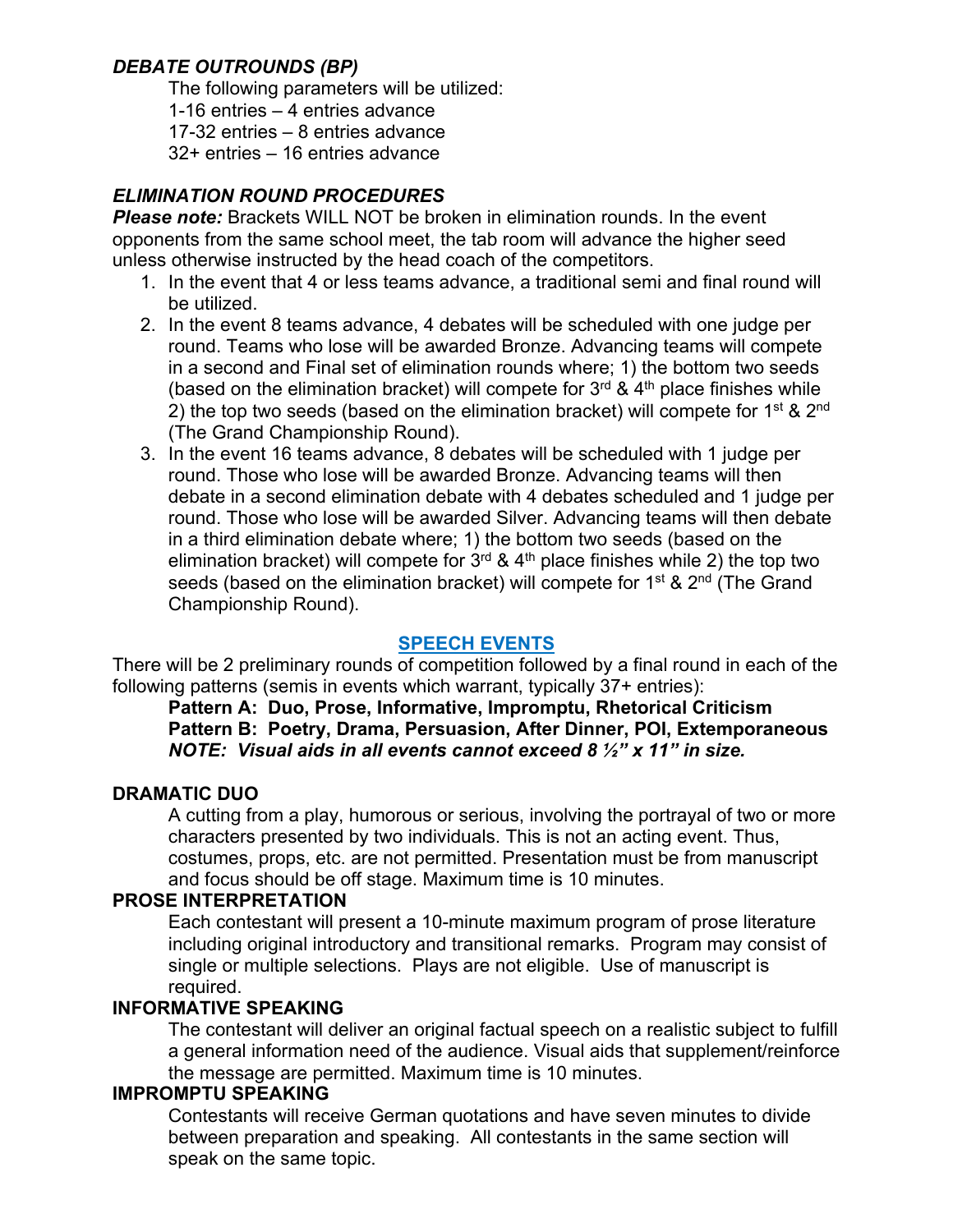#### **RHETORICAL CRITICISM**

Contestants will deliver an original critical analysis of any significant rhetorical artifact. The speaker should limit the quotation of, paraphrasing of, or summary of, the analyzed artifact to a minimum. Any legitimate critical methodology is permissible as long as it serves to open up the artifact for the audience. Visual aids that supplement/reinforce the message are permitted. Maximum time is 10 minutes.

#### **POETRY INTERPRETATION**

The contestant will present a program of poetic literature. Original introductory comments and transitional remarks are permitted. Programs may consist of single or multiple selections. Use of manuscripts is required. Maximum time is 10 minutes.

#### **DRAMATIC INTERPRETATION**

The contestant will perform dramatic literature, humorous or serious, that represents one or more characters from material of literary merit. This material may be drawn from stage, screen, or radio. Programs may consist of single or multiple selections. Use of manuscript is required. Maximum time is 10 minutes.

#### **PERSUASIVE SPEAKING**

A speech to convince, to move to action, or to inspire on a significant issue, delivered from memory. Visual aids that supplement/reinforce the message are permitted. Maximum time is 10 minutes

#### **AFTER DINNER SPEAKING**

Each contestant will present an original speech whose purpose is to make a serious point through the use of humor. The speech should reflect the development of a humorous comedic effort, not a standup comedy routine. Visual aids that supplement/reinforce the message are permitted. Maximum time is 10 minutes.

#### **PROGRAM ORAL INTERPRETATION**

Contestants will deliver a program of thematically linked selections of literary merit, chosen from two or three recognized genres of competitive interpretation (prose/poetry/drama). A primary focus of this event should be on the development of the theme through the use of narrative/story, language, and/or characterization. A substantial portion of the total time must be devoted to each of the genres used in the program. Different genre means the material must appear in separate pieces of literature (e.g., A poem included in a short story that appears only in that short story does not constitute a poetry genre.) Only one selection may be original. Use of manuscript is required. Maximum time is 10 minutes.

#### **NUANCE EVENT**

#### *NOTE: This is a non-sweepstakes event and is open to all IFA participants: coaches, judges, family members, and students. Max 3 entries per school.* MEXICAN MEDIA

This event is designed for undergraduate students with an interest in critically analyzing media produced within Mexican culture. Subjects must focus on a specific message and communication medium. Structure of the speech is determined by the competitor. Props are allowed, but without the help of assistants. Maximum time is 10 minutes.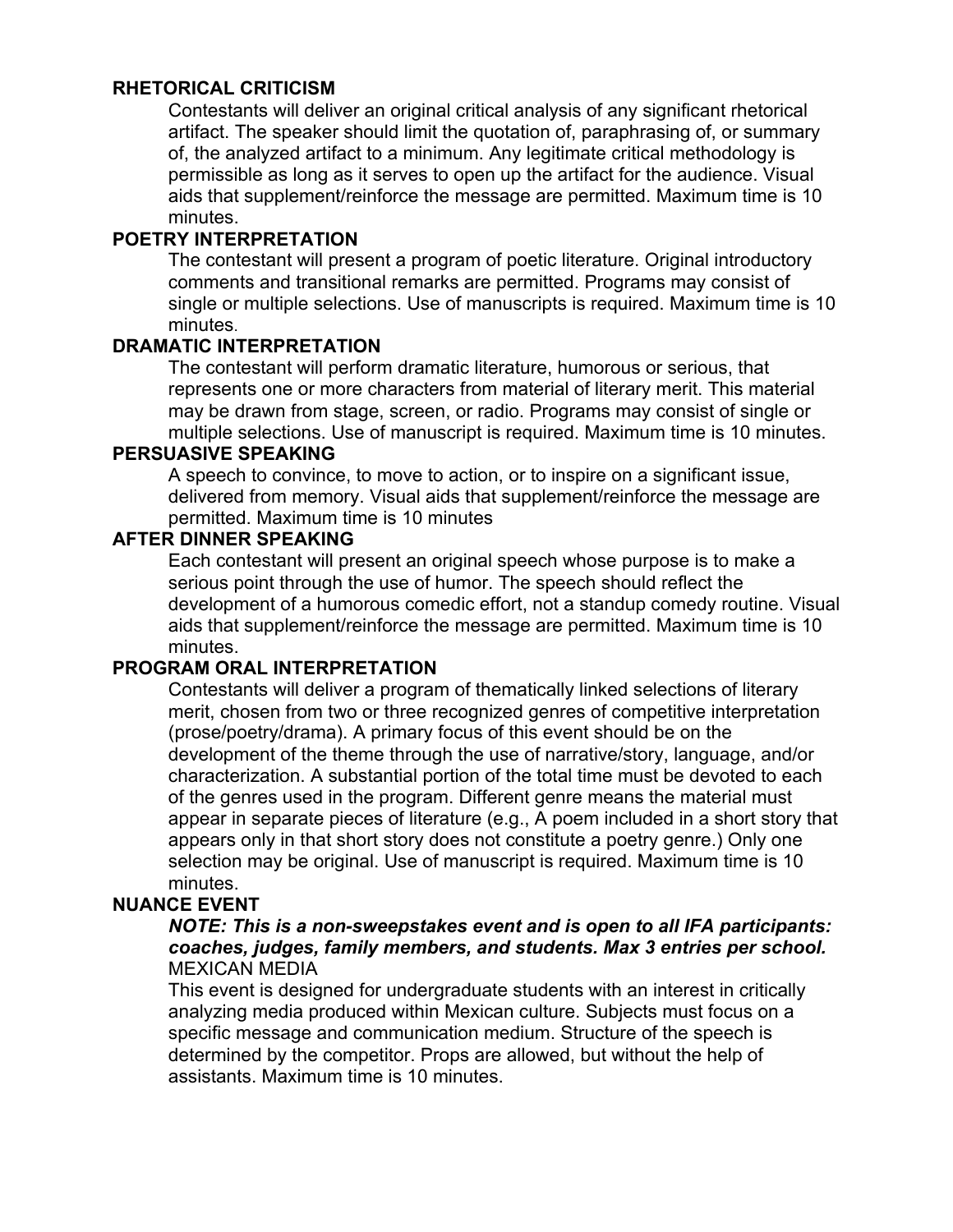#### **VIRTUAL EVENTS:**

#### ACADEMIC LECTURE

This event is designed for graduate students and faculty members but is open to anyone who has earned a bachelor's degree. Subject and structure of the lecture are determined by the competitor. Props are allowed, but without the help of assistants. A video of the performance must be recorded in one take without editing for prelim rounds. Maximum time is 15 minutes. Out-rounds will be performed live online.

#### VISUAL COMMUNICATION

This event is designed for undergraduate students with an interest in using visual media to communicate a message. Subject and structure of the message are determined by the competitor. The writing, direction, and editing of the message are restricted to the competitor. Submissions must be uploaded and viewable within YouTube for prelim rounds. Maximum time is 6 minutes. Out-rounds will be broadcast live online.

#### AUDIO NARRATION

This event is designed for undergraduate students with an interest in using audio recordings to share a narrative story. Subject and structure of the message are determined by the competitor. The writing, editing, and delivery of the message are restricted to the competitor. Submissions must be uploaded with a blank background to hear within YouTube for prelim rounds. Maximum time is 6 minutes. Out-rounds will be broadcast live online.

#### **COVID POLICY**

For those attending the tournament in person, proof of vaccination is requested and strongly encouraged for everyone's protection. For participants unable to receive a vaccination, proof of a negative COVID test within 72 hours of registration on Sunday 5:00pm Central time will be required in order to compete. Masking while indoors will be required at all times for everyone not actively speaking from 6 feet distance during competition. Competitors who choose to remain masked while speaking should not be penalized for doing so. Presence in competition rooms will be limited to five participants with priority given to judges and competitors.

#### **TOURNAMENT SCHEDULE**

#### *Sunday, March 13, 2022*

5:00-6:00pm Registration and Coaches Meeting, Sheraton Mexico City Maria Isabel. *Monday, March 14, 2022 Tuesday, March 15, 2020*

| <i>IVIVIIVAY, IVIAIVII 14, LULL</i> |                               | TUCSUAY, MATCH TV, ZUZU |                                        |  |  |
|-------------------------------------|-------------------------------|-------------------------|----------------------------------------|--|--|
| 8:00                                | <b>Welcome Breakfast room</b> | 8:30                    | <b>Extemporaneous Preparation</b>      |  |  |
| 8:30-10:00                          | Round 1 Debate                | 9:00-10:30              | Round 1, Speech Pattern B              |  |  |
|                                     | 10:00-11:30 Round 2 Debate    |                         | (Poe, DI, Per, ADS, POI, EXT)          |  |  |
| 11:30-1:00                          | Round 3 Debate                | 10:30                   | <b>Extemporaneous Preparation</b>      |  |  |
| $1:00-1:30$                         | Lunch Break                   |                         | 11:00-12:15 Round 2, Speech Pattern B  |  |  |
| $1:30-3:00$                         | Round 4 Debate                | 12:15-1:30              | <b>Potential Elim 2 Debate</b>         |  |  |
| $3:00 - 4:30$                       | Round 1, Speech Pattern A     | 1:30                    | <b>Extemporaneous Prep Semis</b>       |  |  |
|                                     | (Duo, Pro, Info, Imp, RC)     | $1:45-3:15$             | Elim 1, Speech Eliminations            |  |  |
| 4:30-6:00                           | Round 2, Speech Pattern A     | $3:15 - 4:45$           | Elim 2, IE- Elim 3 Debate              |  |  |
| $6:00 - 7:30$                       | Elim 1 Debate                 | 4:45                    | <b>Extemporaneous Prep Finals</b>      |  |  |
|                                     |                               | $5:00 - 6:30$           | <b>Final Rounds &amp; Nuance Event</b> |  |  |
|                                     |                               | <b>ASAP</b>             | Awards                                 |  |  |